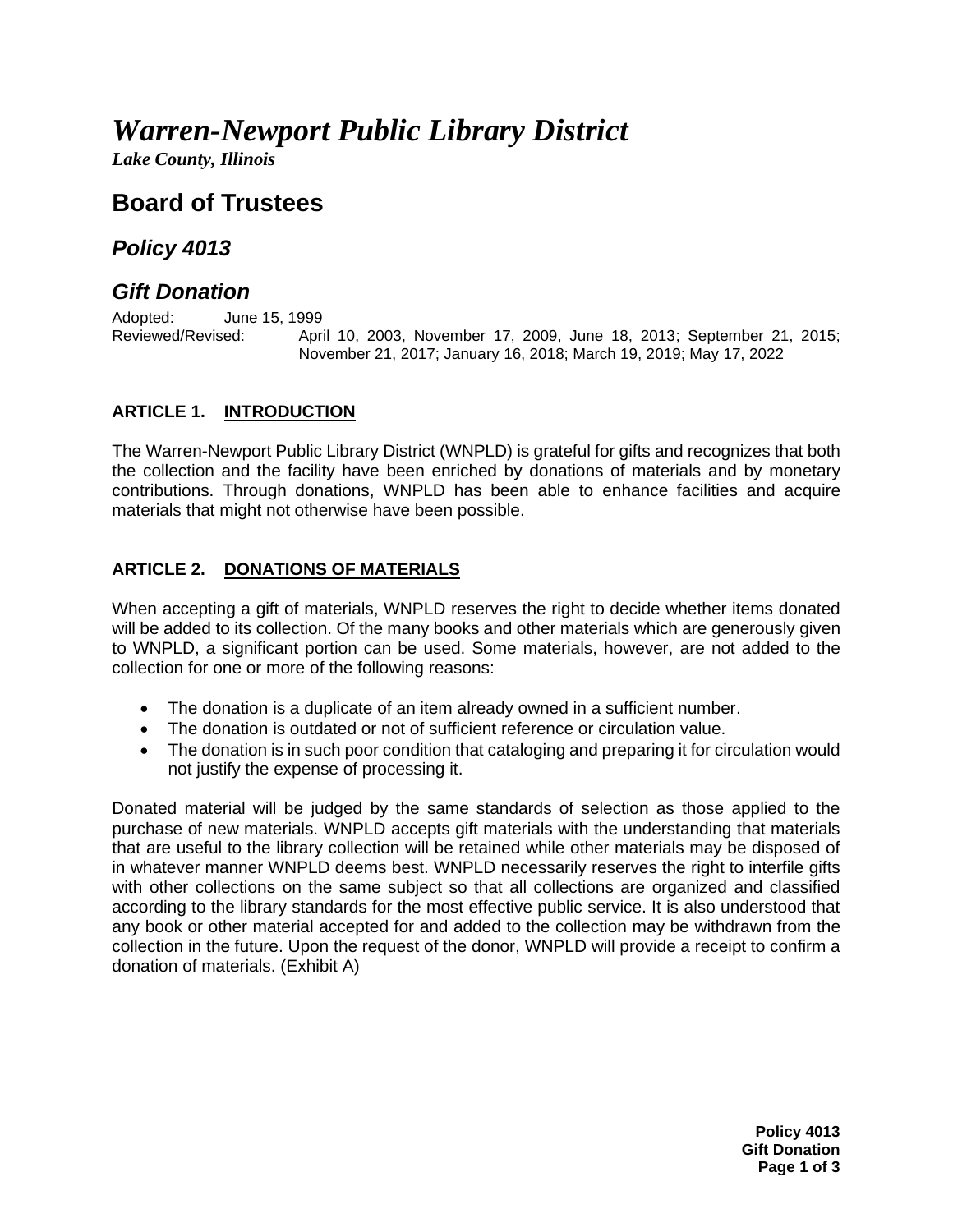#### **ARTICLE 3. GIFT BOOK/MATERIAL PROGRAM**

WNPLD welcomes monetary contributions specifically for book/material purchases in memory of or in honor of named individuals. When such a donation is made, the donor may request to have the names of the memorial, honoree, and/or donor placed within the material. To ensure that a donor's generosity is properly acknowledged, a form to record the information will be given to the donor for completion. (Exhibit B)

#### **ARTICLE 4. DONATIONS OF WORKS OF ART**

Although works of art and other such gifts are usually welcomed and valued, the final decision on their acceptance rests with the Board of Trustees. Items donated to WNPLD or purchased with monetary donations to WNPLD might be sold or disposed of in the best interest of WNPLD. WNPLD cannot commit itself to house a donation in perpetuity.

#### **ARTICLE 5. MONETARY DONATIONS**

WNPLD welcomes gifts of cash, insurance proceeds, bonds, stocks, and real estate. It is the custom of WNPLD to expend cash gifts on material, equipment, or a project that is acceptable to the donor. A donor may request that such material, equipment, or projects be named in memorial to or in honor of named individuals. To ensure that a donor's generosity is properly acknowledged, a form to record the information will be given to the donor for completion. (Exhibit B)

All donations to WNPLD are accepted only if, in the opinion of the Board of Trustees, the donations are in the best interest of WNPLD. No restricted gift can be accepted unless the Board of Trustees has specifically approved the agreement. All gifts may be used, sold, or disposed of in the best interest of WNPLD as determined by the Board of Trustees.

Unrestricted gifts are initially placed in the Expendable Trust Fund and may later be moved to the Endowment Fund. These funds are fully described in policies 2020 Expendable Trust Fund and 2022 Endowment Fund.

#### **ARTICLE 6. RECOGNITION OF GIFTS**

All identifiable and/or known donors will receive an acknowledgment of the gift in the form of a thank you letter from the Executive Director or their designee. When WNPLD accepts a gift or gifts with a value of over \$500, the donor will be honored on the WNPLD Legacy Tree.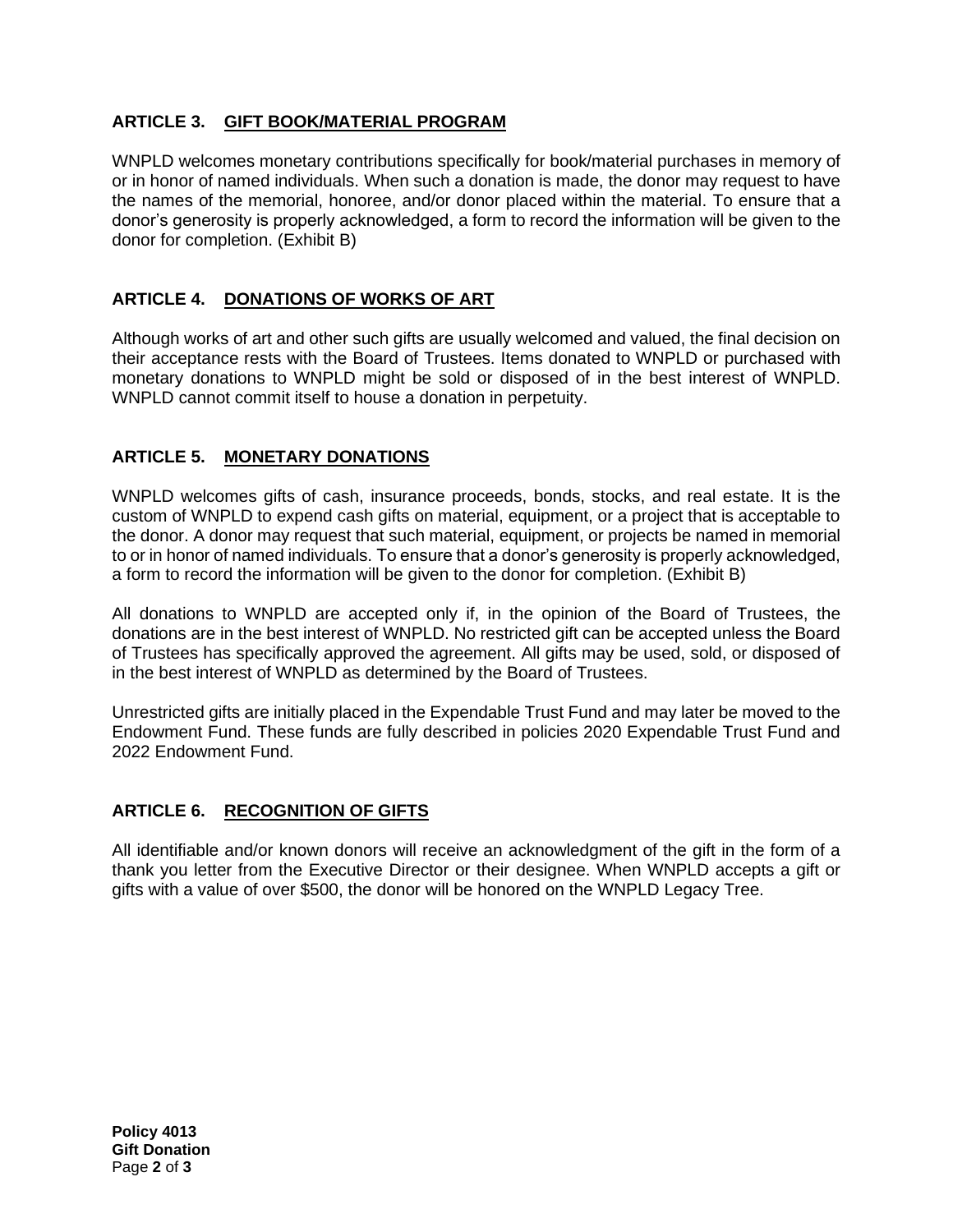#### **ARTICLE 7. LEGACY TREE PROGRAM**

The Legacy Tree was established in 1998 by former WNPLD Board President Carol McConnell for the purpose of recognizing the generosity of donors to WNPLD. Donors and memorials reaching specific dollar levels, whether through a one-time contribution or through multiple contributions, will have their names engraved on a decorative leaf or boulder to honor their level of giving as follows:

- Bronze Leaf  $$500.00$
- Silver Leaf \$ 1,000.00
- Gold Leaf \$ 3,000.00
- Small Boulder \$ 5,000.00
- Large Boulder \$10,000.00

#### **ARTICLE 8. INCOME TAX STATEMENTS**

Upon receipt of a donation, WNPLD will issue the known or identifiable donor a letter of acknowledgement that can be used for tax purposes. This acknowledgement will not appraise the value of a donation. Obtaining an appraisal or otherwise determining the value of such a donation is the responsibility of the donor.

#### **ARTICLE 9. DONOR PRIVACY**

Information concerning donors or prospective donors, including their names or any other information for which there is a reasonable expectation of privacy and/or confidentiality, is kept strictly confidential by WNPLD, its Board of Trustees, staff, and volunteers, unless written permission is obtained from the donor to release such information.

Donors who wish to remain anonymous and not be included in published lists of donors must state so at the time of the gift. Completion of the donation remittance envelope or mention of name on any correspondence accompanying the donation is deemed written permission to be included in published lists of donors.

**\_\_\_\_\_\_\_\_\_\_\_\_\_\_\_\_\_\_\_\_\_\_\_\_\_\_\_\_\_\_\_\_\_\_\_\_\_\_\_\_\_**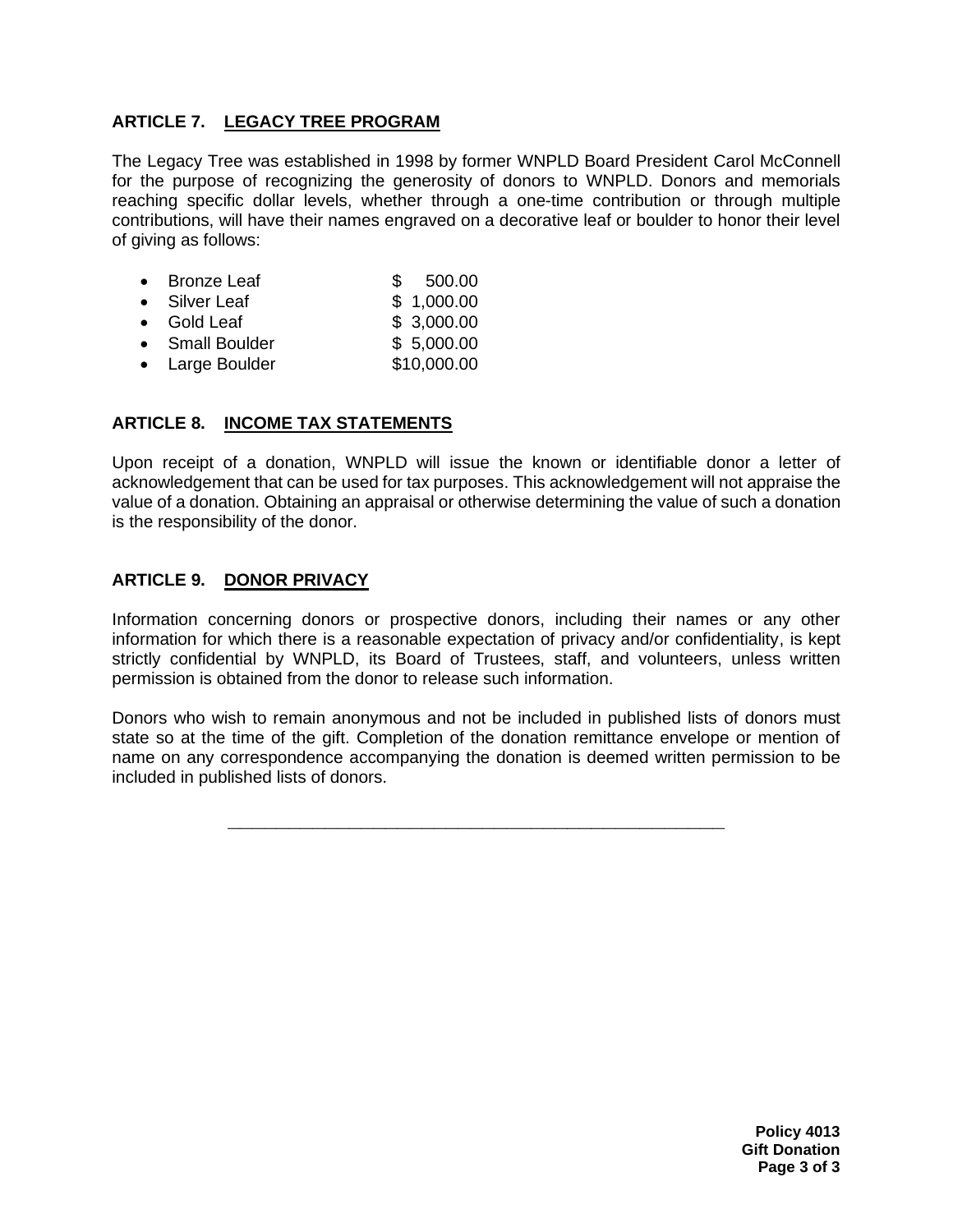| WARREN-NEWPORT PUBLIC LIBRARY DISTRICT, 224 N. O'PLAINE ROAD, GURNEE, IL 60031 • WWW.WNPL.INFO<br>Receipt of Donated Materials                                                                                                 |
|--------------------------------------------------------------------------------------------------------------------------------------------------------------------------------------------------------------------------------|
|                                                                                                                                                                                                                                |
|                                                                                                                                                                                                                                |
| Address and the contract of the contract of the contract of the contract of the contract of the contract of the contract of the contract of the contract of the contract of the contract of the contract of the contract of th |
|                                                                                                                                                                                                                                |
| Email _________________________                                                                                                                                                                                                |

Thank you for your donation of material to the Warren-Newport Public Library District! We are always grateful to receive such gifts.

We appreciate your donation and will consider adding it to our collection. Gifts that do not fit our collection needs are donated to the Friends of the Library for their sale, and proceeds from the sale come back to the Library.

Sincerely,

*Ryan Livergood* EXECUTIVE DIRECTOR

**Materials Donated**

Due to IRS regulations, the Library cannot appraise the value of a donation of materials.

**Policy 4013 Gift Donation Exhibit A Page 1 of 1**